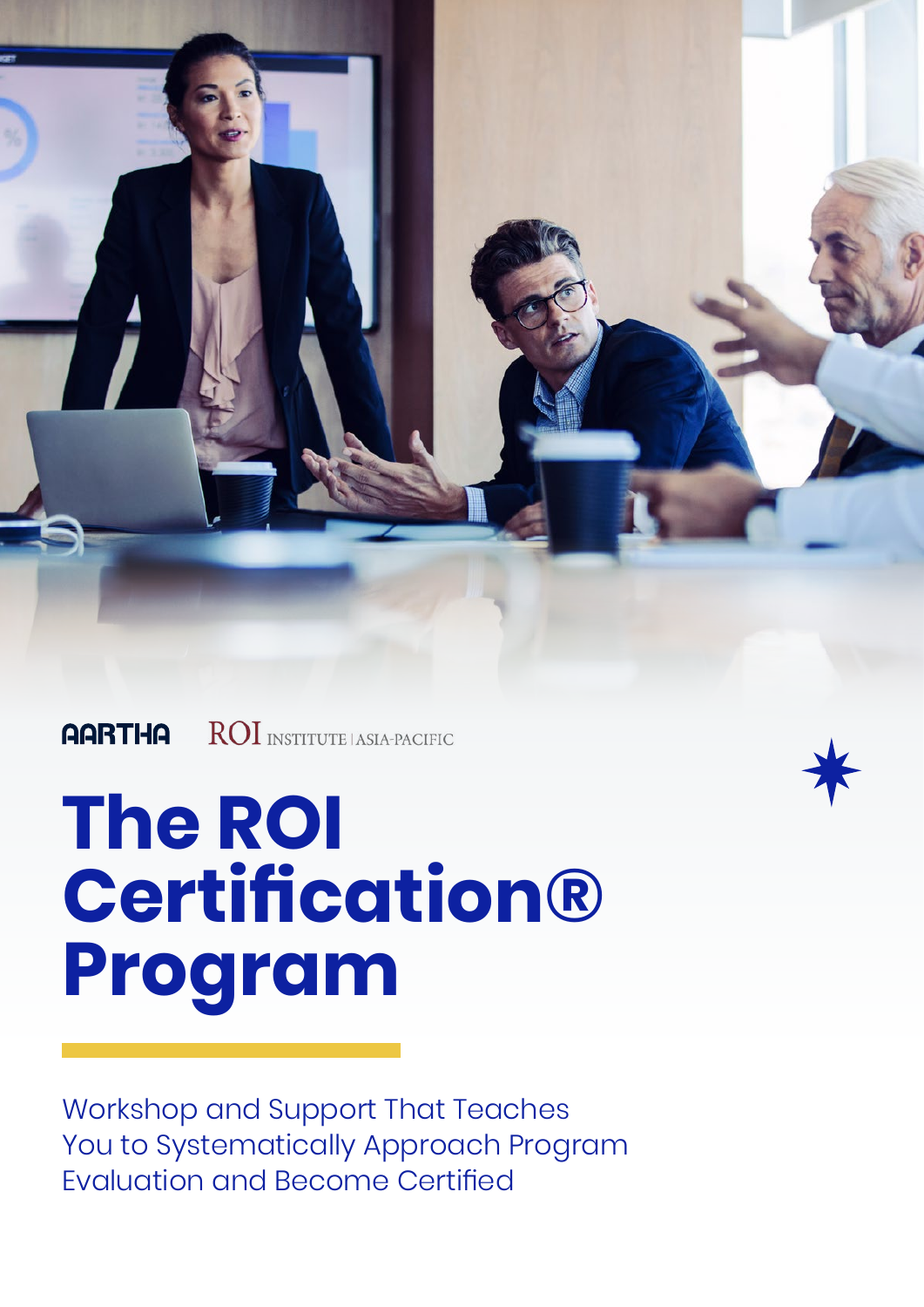# **Overview**

**Today, professionals in HR must be able to show the business results of their projects and programs. As accountability and impact expectations increase, so must the capability of HR professionals to deliver transparent outcomes.**

The ROI Certification® Program is the most comprehensive way to gain the skills, resources, and knowledge to measure the value of projects and programs of all types – down to the financial return on investment (ROI). The program includes a five-day course surrounding the ROI Methodology, a systematic approach to program evaluation that delivers accurate and credible results. After the course, you will receive support as you conduct your organization's first Impact/ROI study.

Upon demonstrating competency in applying the ROI Methodology, you will join an elite group of professionals with the designation Certified ROI Professional® (CRP).

## **Who Should Attend?**

**Anyone who needs the skills to measure the performance and impact of learning and performance improvement programs should become certified.** Individuals who need to demonstrate the ROI and business impact of other initiatives such as human resources, quality, process improvement, organizational change, and technology implementation will also benefit.

The 5-day ROI Certification® Program caters to practitioners who want to develop expertise in best-in-class measurement capabilities for professional and personal success and;

- Are highly motivated to deliver credible, measurable business-aligned outcomes.
- Have a need or desire to see and show outcomes of program investments.
- Are starting or running programs and teams whose outcomes are strategic to the organization's objectives.
- Are responsible for the results of significant budgets or programs with high visibility.
- Want to use the opportunity to measure and evaluate the performance of at least one program in their portfolio.

## **Objectives**

- Apply the ROI Methodology to a program in your organization
- Get detailed, first-hand experience with every step
- Learn how to measure the contribution of a variety of performance improvement programs
- Learn how to calculate ROI
- Learn how to enhance program results and improve ROI
- Discover how to translate intangible benefits into monetary values
- Practice presenting results of an ROI study

## **Program Experience**

**The 5-day Certified ROI Professional Program covers all 12 steps of the ROI Methodology in-depth.** The workshop uses concepts, case study discussions, and hands-on application of the ROI Methodology. Participants share their experiences very actively in these sessions. The submission of a completed ROI Evaluation Study is a requirement of earning the CRP designation.



The ROI Certification® has been pre-approved by Training Industry for 24 continuing education recertification hours toward the Certified Professional in Training Management credential.



The ROI Certification® has been approved for 36 HR (General) re-certification credit hours toward aPHR™, PHR®, PHRca®, SPHR®, GPHR®, PHRi™ and SPHRi™ re-certification through HR Certification Institute® (HRCI®).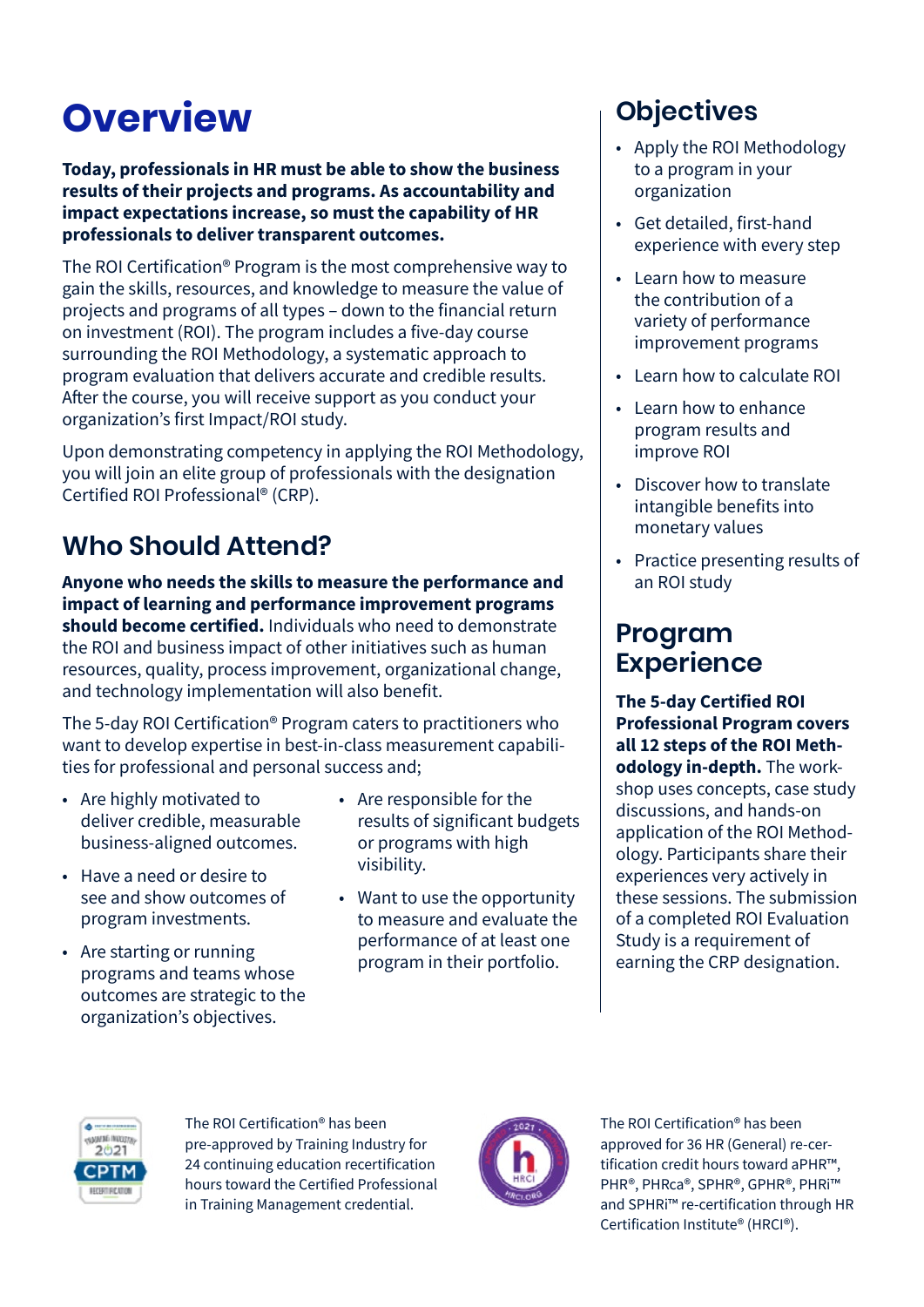## **What You Will Gain**

## **Skills Attained**

- Determine data collection techniques, timing, and methods
- Choose appropriate strategies for isolating the effects of programs
- Convert impact measures to monetary values
- Analyze data and calculate the actual financial ROI
- Present results to a variety of audiences

## **Facilitators**

Highly qualified professionals, authorized by the ROI Institute.

## **Included**

#### **Materials**

- A valuable 300-page action-oriented e-workbook.
- Several books to use as references.

#### **Coaching**

Up to 4 hours of group coaching is included to help participants with their ROI study

**Pre-work**

Identify a project for ROI Evaluation. Prepare for the basics.

### **Educational Session**

Five days of contentrich, interactive sessions. The focus is on your project evaluation.

#### **The right to use materials in your organization**

**At completion you** 

• Proficient Skill Building Badge in People Analytics (IHRP)

• Master Certificate of

Attendance (ROI Institute)

• Additionally, a participant who submits a completed ROI project will become a "Certified ROI Professional"

**will earn:**

• 40 CPD hours

You have the right to reproduce and use materials as you build capability in measurement and evaluation.

## **As a Certified ROI Professional, you will be able to:**

- Demonstrate ability in conducting an impact study
- Achieve the designation of Certified ROI Professional (upon successful completion of your impact study)
- Have the permission to conduct one-day workshops on the ROI Methodology in your organization
- Possess sought-after skills that will make you more credible and valuable to your organization's executives

#### **Designation**

Earn the unique and sought-after credential Certified ROI Professional® (CRP).

#### **Pre-approval**

Training Industry and HR Certification Institute® (HRCI®) has pre-approved this program.

## **Requirements**

- All participants are expected to work on an actual initiative during the program and must select a relevant initiative and obtain permission to work on it.
- Participants must submit a completed ROI Evaluation Study to earn the coveted "Certified ROI Professional" designation.

#### **Registration and Payment**

Registration and payment will be via IHRP webpage, click [here](https://ihrp.microsoftcrmportals.com/).

Login to IHRP.sg > Click on Skills Badge "Apply Now" > Click on "Badge Name" drop-down list > Select the ROI Certification Program in People Analytics > Make payment. If you do not have an IHRP login, please sign up for free.

#### **Investment**

SGD 5,695 + GST